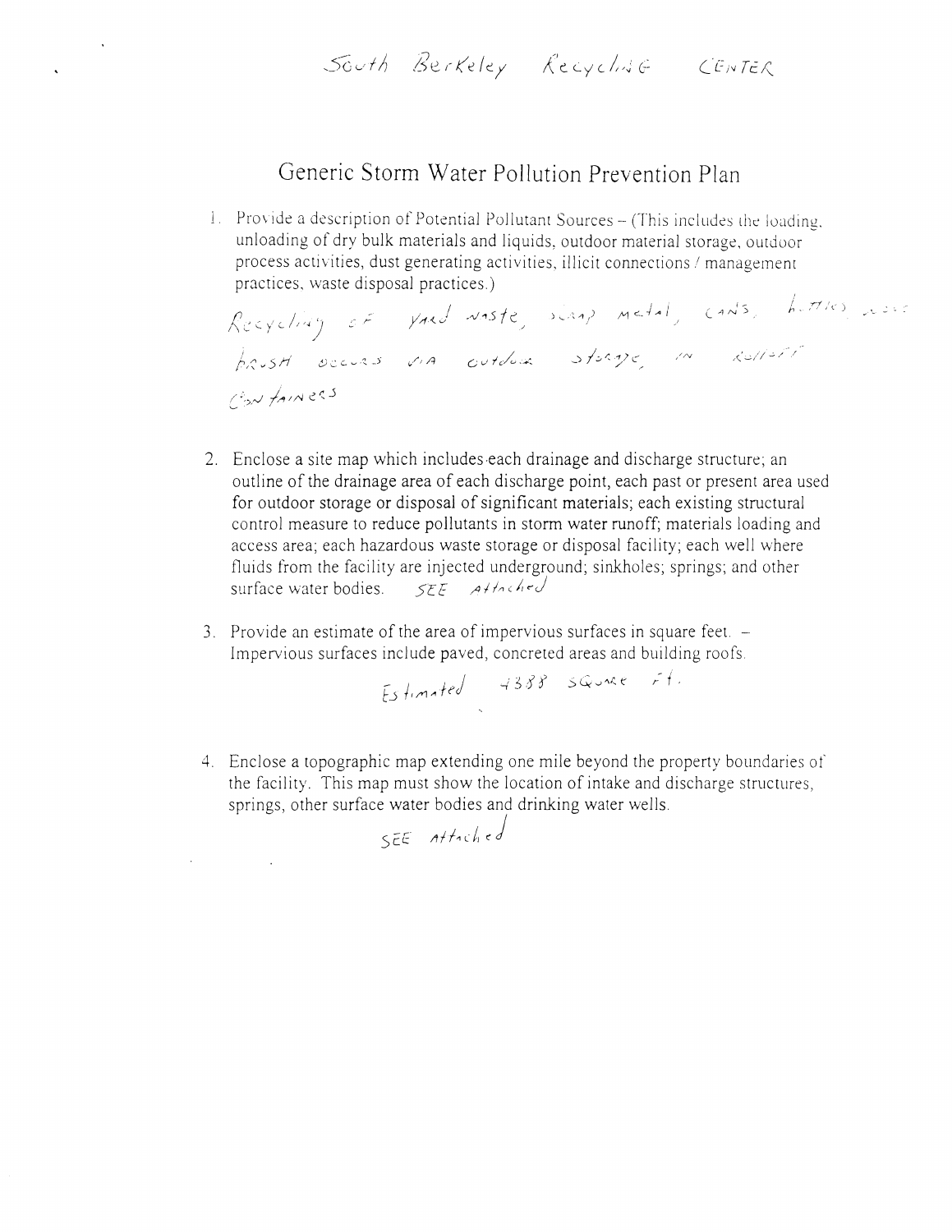### $SWPPP - Page 2.$

 $\mathcal{R}^{\text{max}}$ 

 $\hat{\mathbf{A}}$ 

5. Describe any materials that have been treated, stored, or disposed of in a manner which has led to exposure to storm water. These are the same types of materials as listed under section one (1) above. Describe what steps were taken with these materials to prevent storm water contamination.

1-.)(; / / <:- / *;* '-',yJ I" I N (.,) ,"J«.. L:. E: /!};' *J*/ <: J /! ) I >: C: Q *v* f / I '/ /);> / v> ;;, /, /c: / *IIV*  (IV *7 j'lYs.* 

6. List all significant spills and leaks of toxic or hazardous pollutants that occurred at the facility after the date of three (3) years prior to coverage under this permit and the present. This list shall include a description of the material released, estimate of volume of the release, location of the release, description of any remediation or cleanup taken.

$$
\mathcal{N}\Big/ \mathcal{A}
$$

 $\mathcal{N}/\mathcal{A}$ 

 $-7$ . Provide a summary of any existing sampling data.

 $\mathcal{L}^{\text{max}}$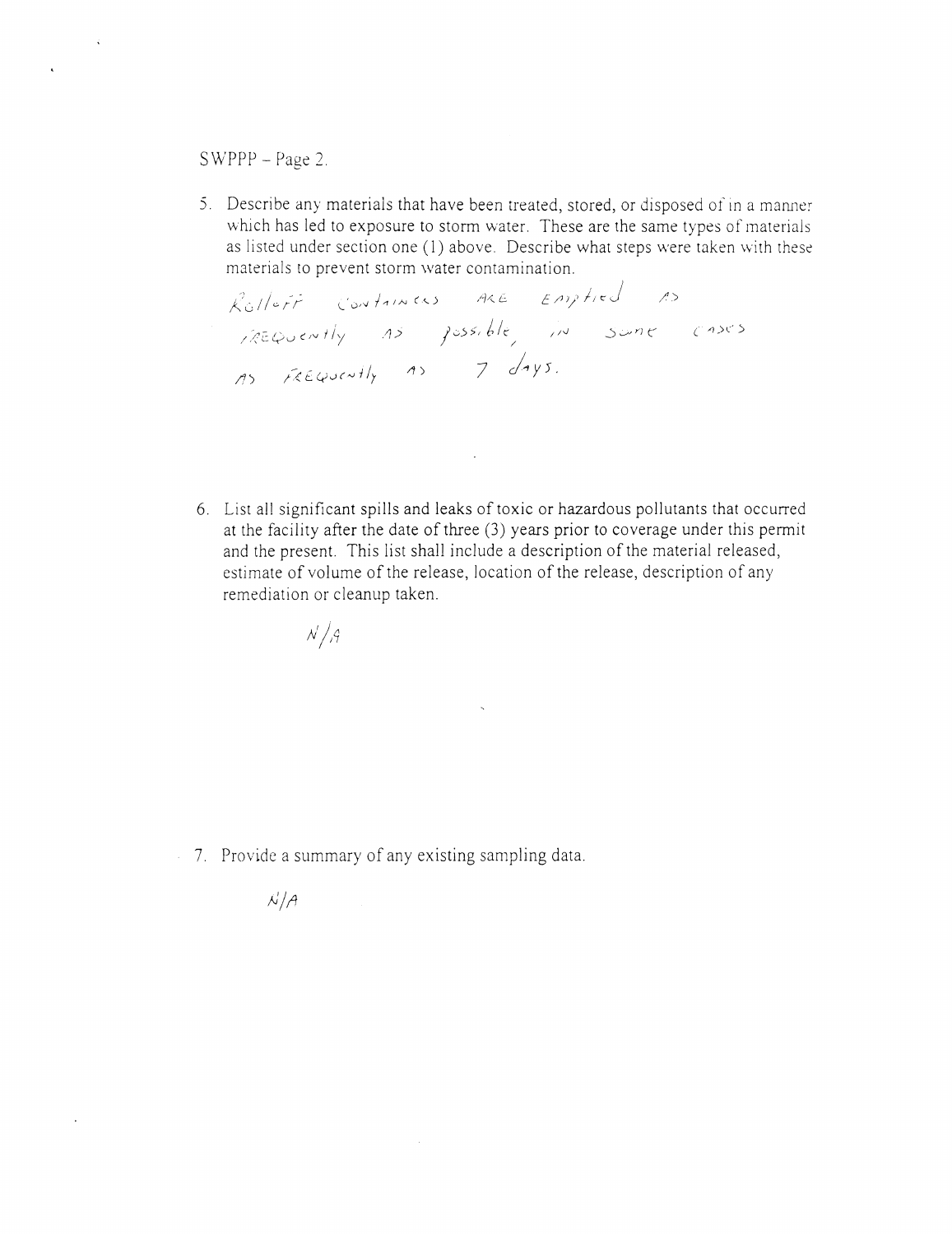$\mathbf{v}$ 

 $\langle \bullet \rangle$ 

Storm Water Management Control - This is a plan which is part of the SWPPP and is designed to ensure that procedures are in place to ensure that storm water contamination does not become a problem at your facility.

Sections of the plan.

1. Pollution prevention committee - individuals responsible for the development of the SWPPP and its implementation, maintenance and revision. - List these individuals.

Board of Directures of<br>Berkeley County SWA

2. Risk identification and assessment/Material Inventory - Inventory the types of materials handled, location of materials, use of materials.

| Name of Material | Where Material is stored and or used | Use of Material   |
|------------------|--------------------------------------|-------------------|
| yard waste       | $40 \text{ yd}$ RolloFF              | estroite          |
| $C$ ANS          | $40 \text{ yd}$ RulloFF              | OFFSITE Recycling |

| 6/155       | $40 \times d$ Rollers           | oirsite Recycling |
|-------------|---------------------------------|-------------------|
| scant metal | $y_0$ $y_0$ $\approx$ $Rol/sff$ | OFFSIK Recycling  |
| $N$ 00d     | $20 y d$ Rolloff                | Crisite gamelig   |
| $b$ cus $H$ | Concrete walls                  | CNSite ganding    |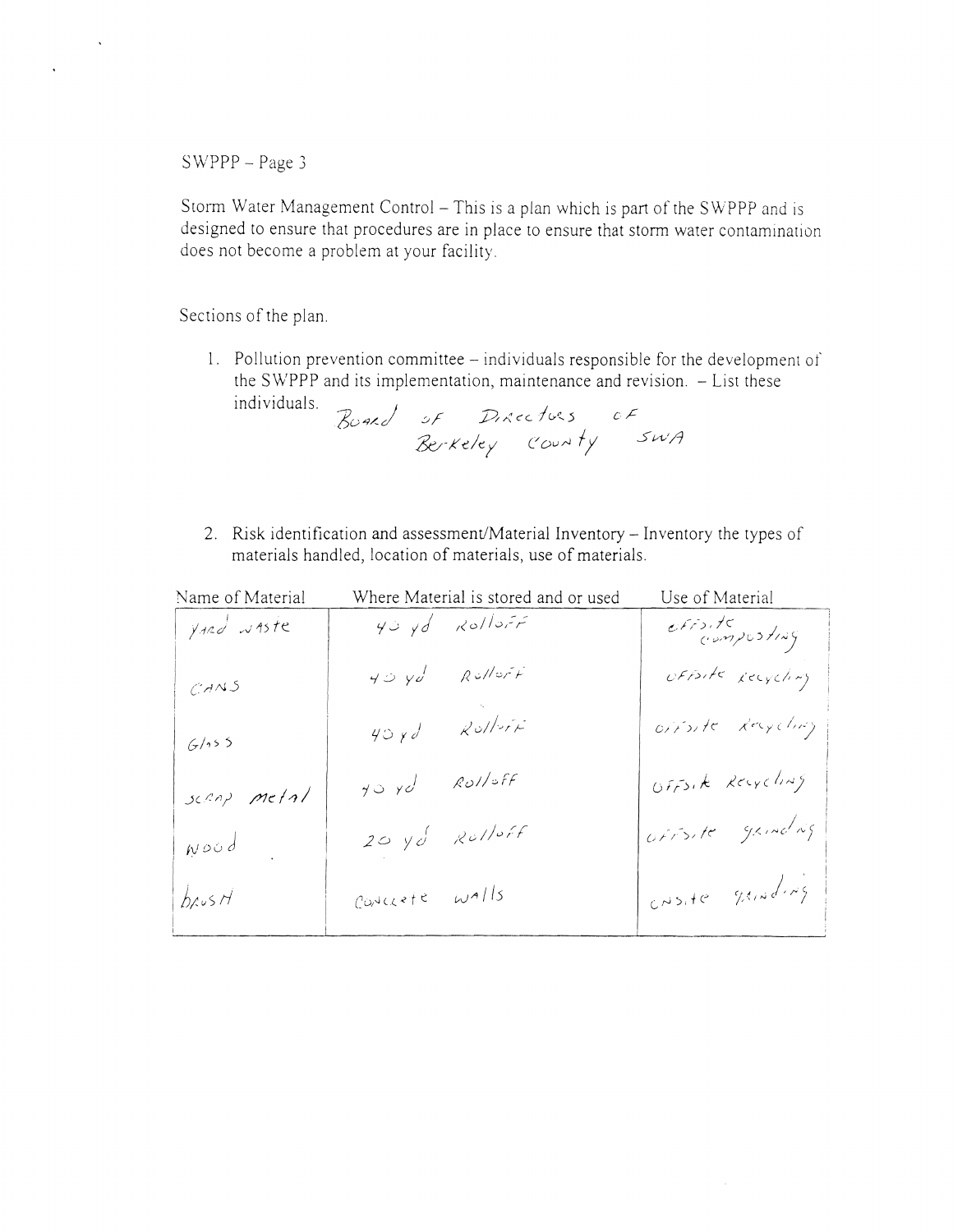$\bullet$ 

3. Preventive maintenance program – Consists of inspection and maintenance of storm water maintenance devices such as oii / water separators and inspecting and testing plant equipment and systems to find breakdowns that may result in discharges of pollutants.  $\frac{\sqrt{A}}{A}$ 

List who is responsible for implementing this program and your facilities schedule for conducting inspections.

 $\mathcal{L}^{\text{max}}_{\text{max}}$  and  $\mathcal{L}^{\text{max}}_{\text{max}}$ 

4. Good housekeeping – This requires the maintenance of a clean, orderly facility.

5. Spill prevention and Response Procedures – List what procedures will be followed at your facility if there is a spill and what equipment will be used. All personnel should be aware of your spill prevention and response procedures.

Ex. absorbent pads are used to clean up oil spillage.

Eil possiblest moternal at site

List your good housekeeping practices at your facility. Ex. Floors are kept swept, lumber is orderly stacked.

/5 CONFAINERS, FRA. (CC) *b.;* (*/"1* 5 / 1/1) *11d'/-'f* / / .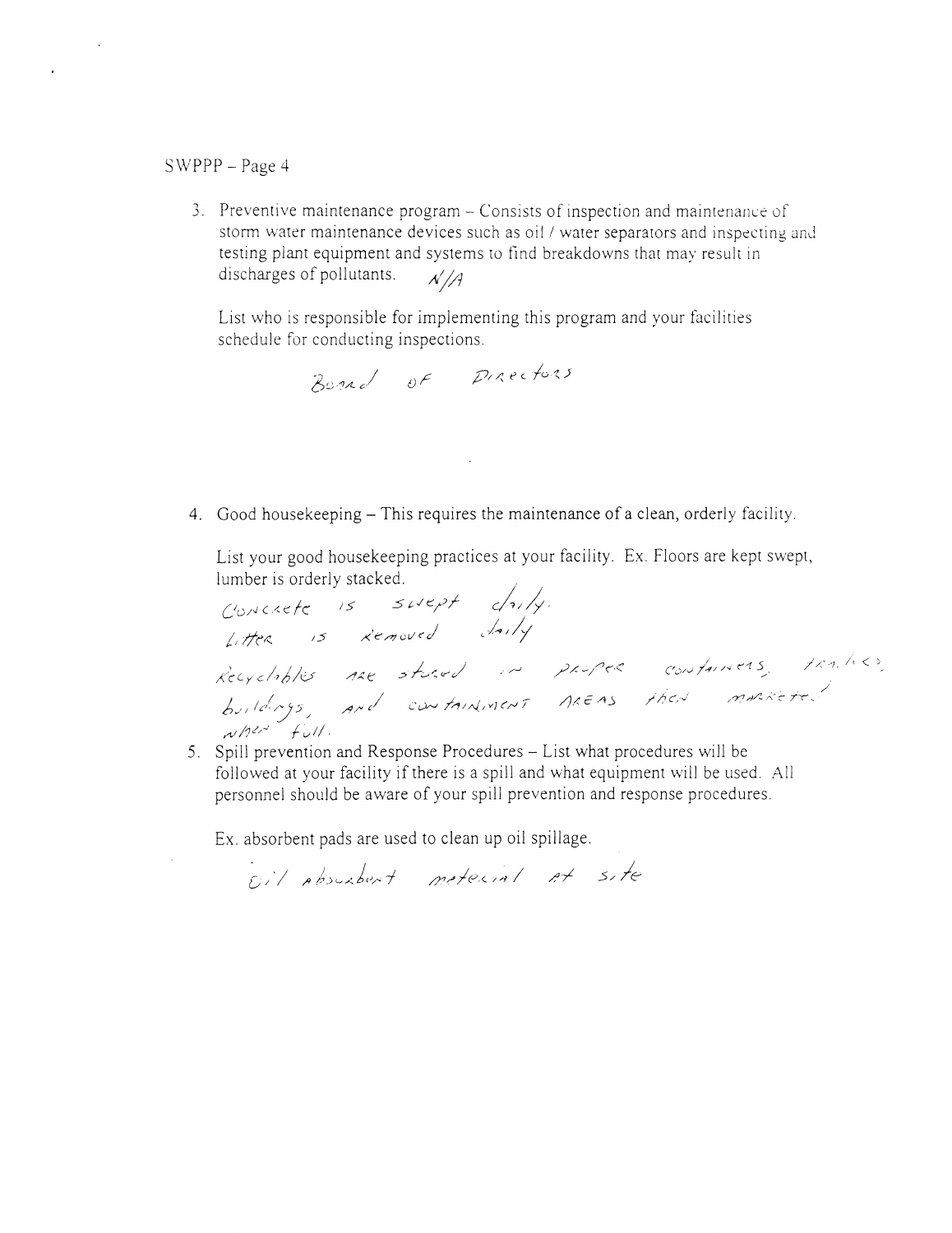$\bullet$ 

6. Storm water management - What measures are in place to control storm water? Ex. Oil / Water separators for drains from vehicle fueling areas, Sediment ponds.

 $X/A$ 

7. Sediment and Erosion Prevention - List areas on your facility that have a high potential for soil erosion and identify what measures are used to limit the amount of erosion at those areas.

 $\lambda'/\beta$ 

8. Employee Training – Employee training programs should inform personnel at all levels of responsibility the components and goals of the storm water pollution

prevention plan. Topics such as spill response, good housekeeping, and material management practices should be discussed. Periodic dates for this training shall<br>also be established.  $\mathcal{N} \in \mathcal{N}$ 

G. CRENT STATF IS upchted as weeded

|                  | Employee Training Log | $\left(\frac{1}{2} \frac{1}{2} \frac{1}{2} \frac{1}{2} \frac{1}{2} \frac{1}{2} \frac{1}{2} \frac{1}{2} \frac{1}{2} \frac{1}{2} \frac{1}{2} \frac{1}{2} \frac{1}{2} \frac{1}{2} \frac{1}{2} \frac{1}{2} \frac{1}{2} \frac{1}{2} \frac{1}{2} \frac{1}{2} \frac{1}{2} \frac{1}{2} \frac{1}{2} \frac{1}{2} \frac{1}{2} \frac{1}{2} \frac{1}{2} \frac{1}{2} \frac{1}{2} \frac{1}{2} \frac{1}{2} \$ |
|------------------|-----------------------|-----------------------------------------------------------------------------------------------------------------------------------------------------------------------------------------------------------------------------------------------------------------------------------------------------------------------------------------------------------------------------------------------|
| Date of Training | Topics Discussed      | Instructor                                                                                                                                                                                                                                                                                                                                                                                    |
|                  |                       |                                                                                                                                                                                                                                                                                                                                                                                               |
|                  |                       |                                                                                                                                                                                                                                                                                                                                                                                               |
|                  |                       |                                                                                                                                                                                                                                                                                                                                                                                               |
|                  |                       |                                                                                                                                                                                                                                                                                                                                                                                               |
|                  |                       |                                                                                                                                                                                                                                                                                                                                                                                               |
|                  |                       |                                                                                                                                                                                                                                                                                                                                                                                               |
|                  |                       |                                                                                                                                                                                                                                                                                                                                                                                               |
|                  |                       |                                                                                                                                                                                                                                                                                                                                                                                               |
|                  |                       |                                                                                                                                                                                                                                                                                                                                                                                               |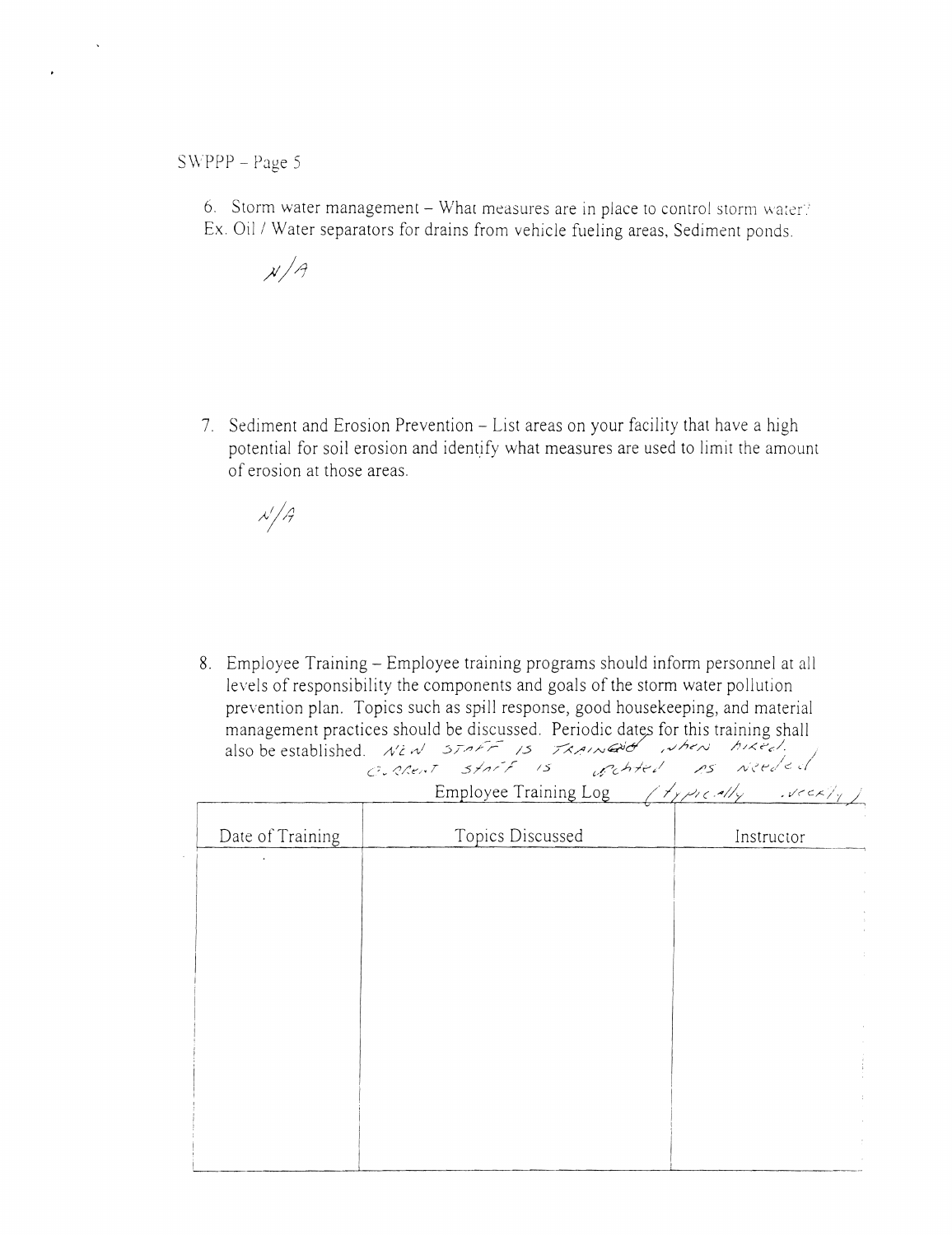$\bullet$ 

9. Visual inspections - Qualified company personnel shall be identified to inspect designated equipment and plant or other appropriate areas. Also, material handling areas shall be inspected for evidence of, or the potential for, pollutants entering the drainage system. A tracking or follow - up procedure should be used to ensure that adequate response and corrective actions have been taken in response to the inspection. Records of inspections shall also be maintained.<br>
SEE Armelied (Recycline 150) if Inspection CHECK/15/

| Visual Inspections Log |                                 |                                 |                                         |  |  |
|------------------------|---------------------------------|---------------------------------|-----------------------------------------|--|--|
| Date<br>Inspected      | Person Conducting<br>Inspection | Observations from<br>Inspection | List any<br>corrective actions<br>taken |  |  |
|                        |                                 |                                 |                                         |  |  |
|                        |                                 |                                 |                                         |  |  |

| $\bullet$ |  |  |
|-----------|--|--|
|           |  |  |
|           |  |  |
|           |  |  |
|           |  |  |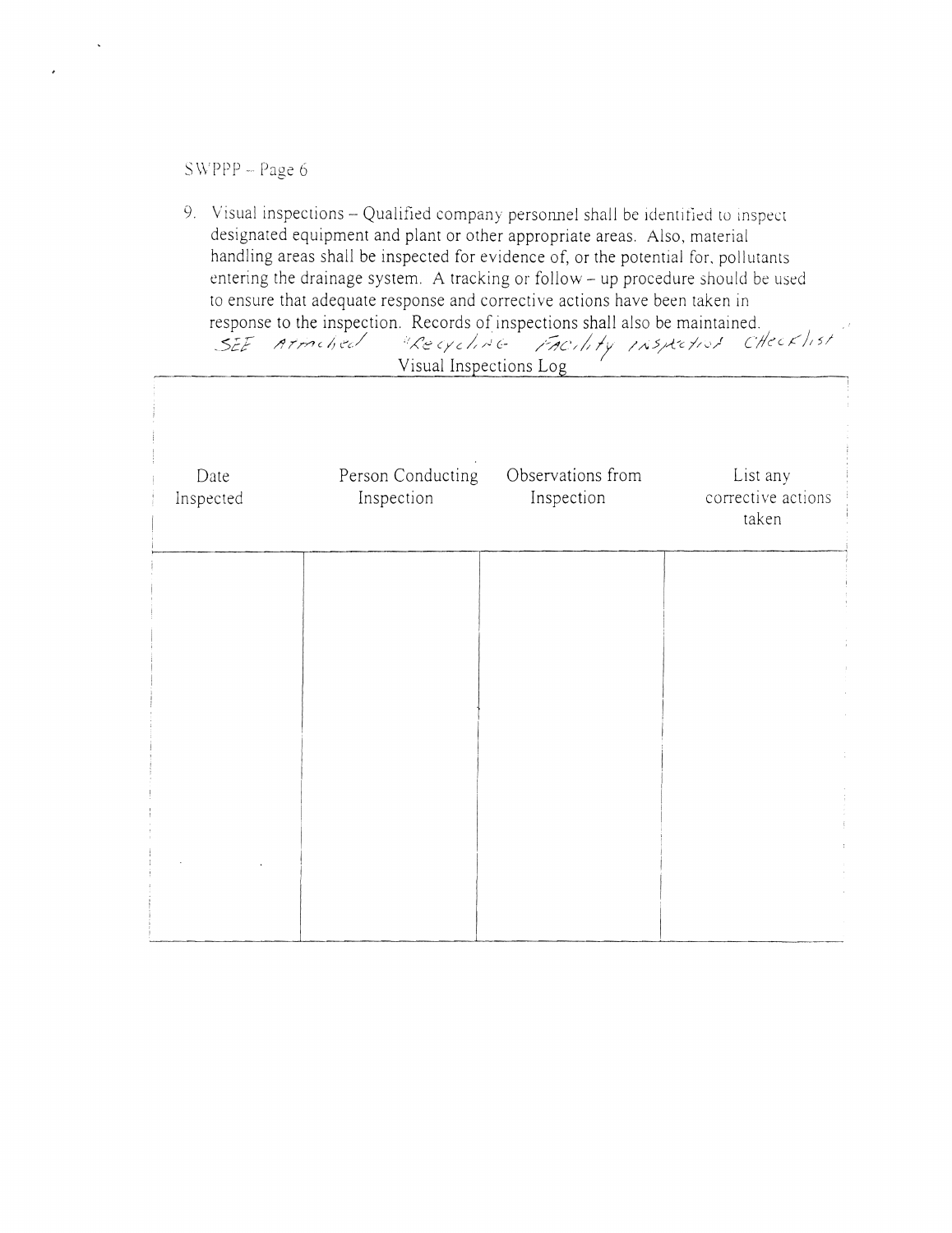10. Record keeping and internal reporting - All incidents such as spills, leaks, and improper dumping along with other information describing both the quality and quantity of storm water discharges should be recorded.

| Incident description<br>And date | Quality/quantity or storm water | Actions taken |
|----------------------------------|---------------------------------|---------------|
|                                  |                                 |               |
|                                  |                                 |               |
|                                  |                                 |               |
|                                  |                                 |               |
|                                  |                                 |               |



SUCH INCIDENTS ARE REPORTED TO BOARD members and Recorded on inspection checklist.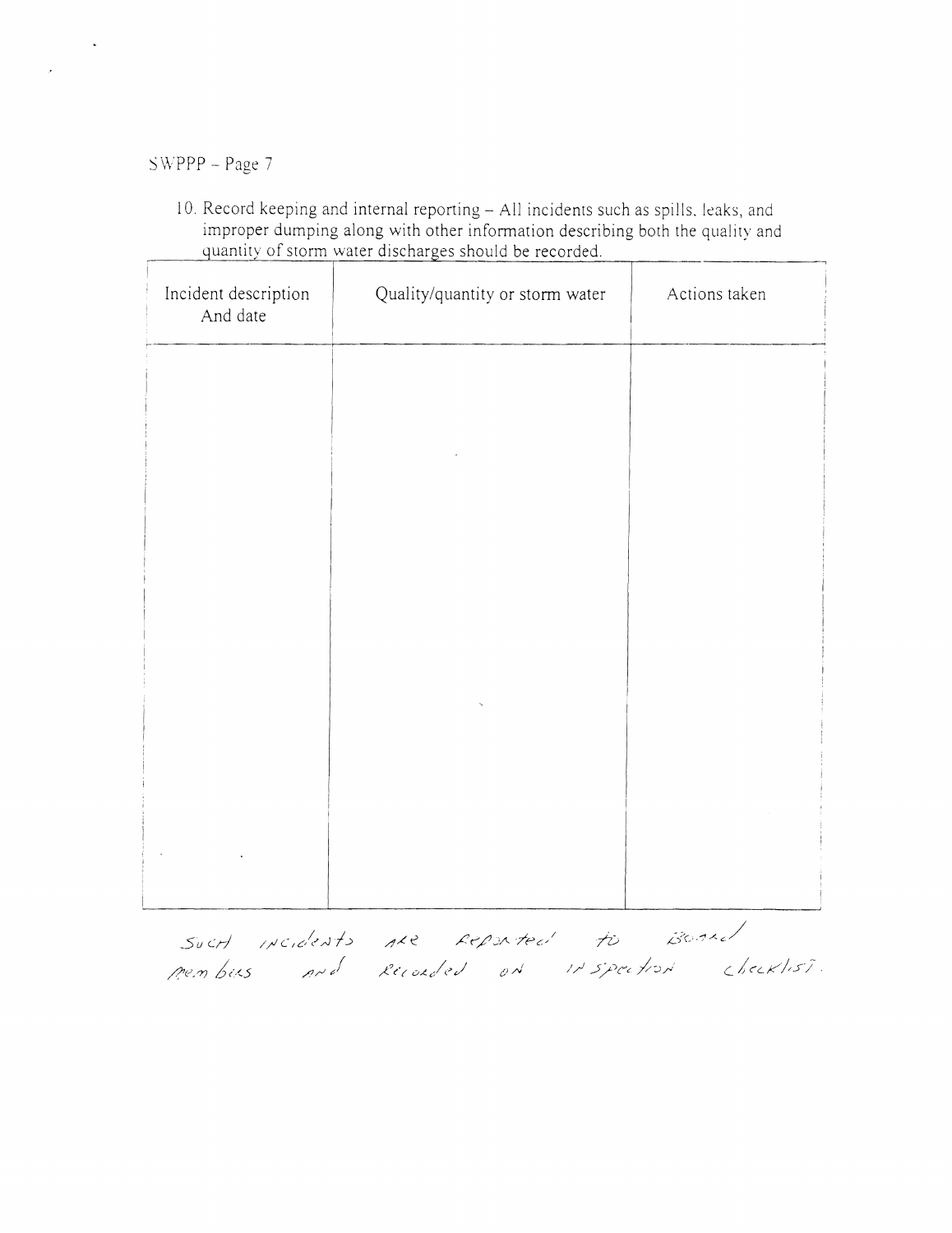$\mathcal{L}^{\mathcal{L}}(\mathcal{L}^{\mathcal{L}}(\mathcal{L}^{\mathcal{L}}(\mathcal{L}^{\mathcal{L}}(\mathcal{L}^{\mathcal{L}}(\mathcal{L}^{\mathcal{L}}(\mathcal{L}^{\mathcal{L}}(\mathcal{L}^{\mathcal{L}}(\mathcal{L}^{\mathcal{L}}(\mathcal{L}^{\mathcal{L}}(\mathcal{L}^{\mathcal{L}}(\mathcal{L}^{\mathcal{L}}(\mathcal{L}^{\mathcal{L}}(\mathcal{L}^{\mathcal{L}}(\mathcal{L}^{\mathcal{L}}(\mathcal{L}^{\mathcal{L}}(\mathcal{L}^{\mathcal{L$ 

11. Non - Storm Water Discharges - Use the following reporting form below to certify that the discharge has been tested for the presence of non - storm water discharges. The form includes the results of the test, method used, test date, and drainage points observed during the test.

This certification may not be feasible if the facility does not have access to an outlet, manhole, or other point of access to the ultimate conduit which receives the discharge. If this is the case, the source identification section of this plan shall indicate why the certification below is not feasible.  $\pi/4$  -  $5e^2$  cover letter

| Date of Sample | Drainage Points Sampled | Method Used | Test Results |
|----------------|-------------------------|-------------|--------------|
|                |                         |             |              |
|                |                         |             |              |
|                |                         |             |              |

| <b>START SERVICE AND COMPANY CONTINUES.</b> |  |  |
|---------------------------------------------|--|--|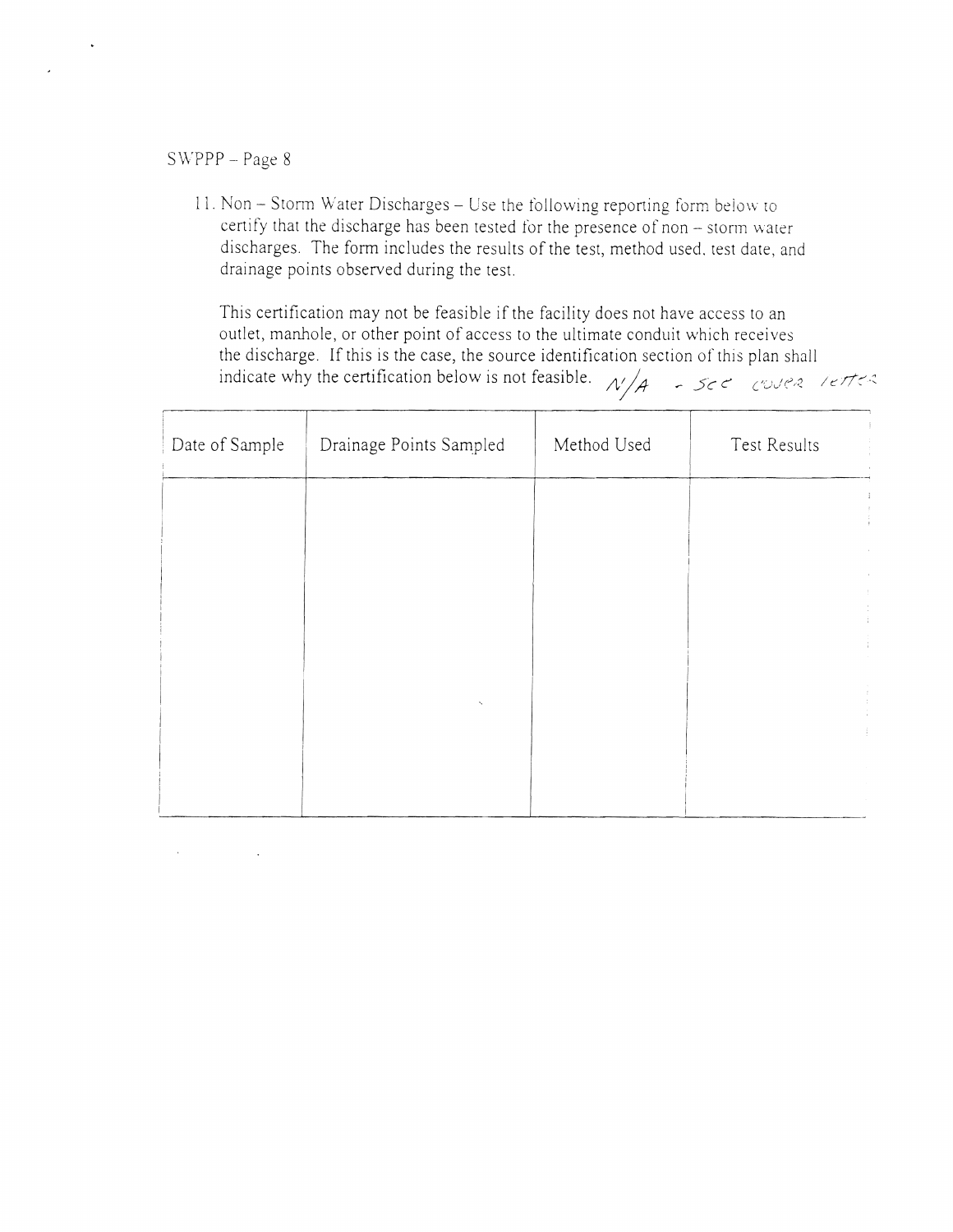12. Site Inspection - An annual site inspection shall be conducted by appropriate personnel named in this plan under Section #1, Page 3. This plan is used to verify that the description of potential pollutant sources under Number 1, Page 1 of this plan is accurate. This site inspection should also ensure that the drainage map has been updated or otherwise modified to reflect current conditions, and that the controls to reduce pollutants in storm water discharges associated with industrial activity identified in this plan have been implemented and are adequate. Records documenting these inspections should be retained for three years and recorded on the form below.

site inspections are performed wickly using the

|                |                              |                       | THE TANKS |  |
|----------------|------------------------------|-----------------------|-----------|--|
| Date Inspected | Person Conducting Inspection | Results of Inspection | CHECKIN   |  |
|                |                              |                       |           |  |
|                |                              |                       |           |  |
|                |                              |                       |           |  |
|                |                              |                       |           |  |
|                |                              |                       |           |  |
|                |                              |                       |           |  |
|                |                              |                       |           |  |
|                |                              |                       |           |  |